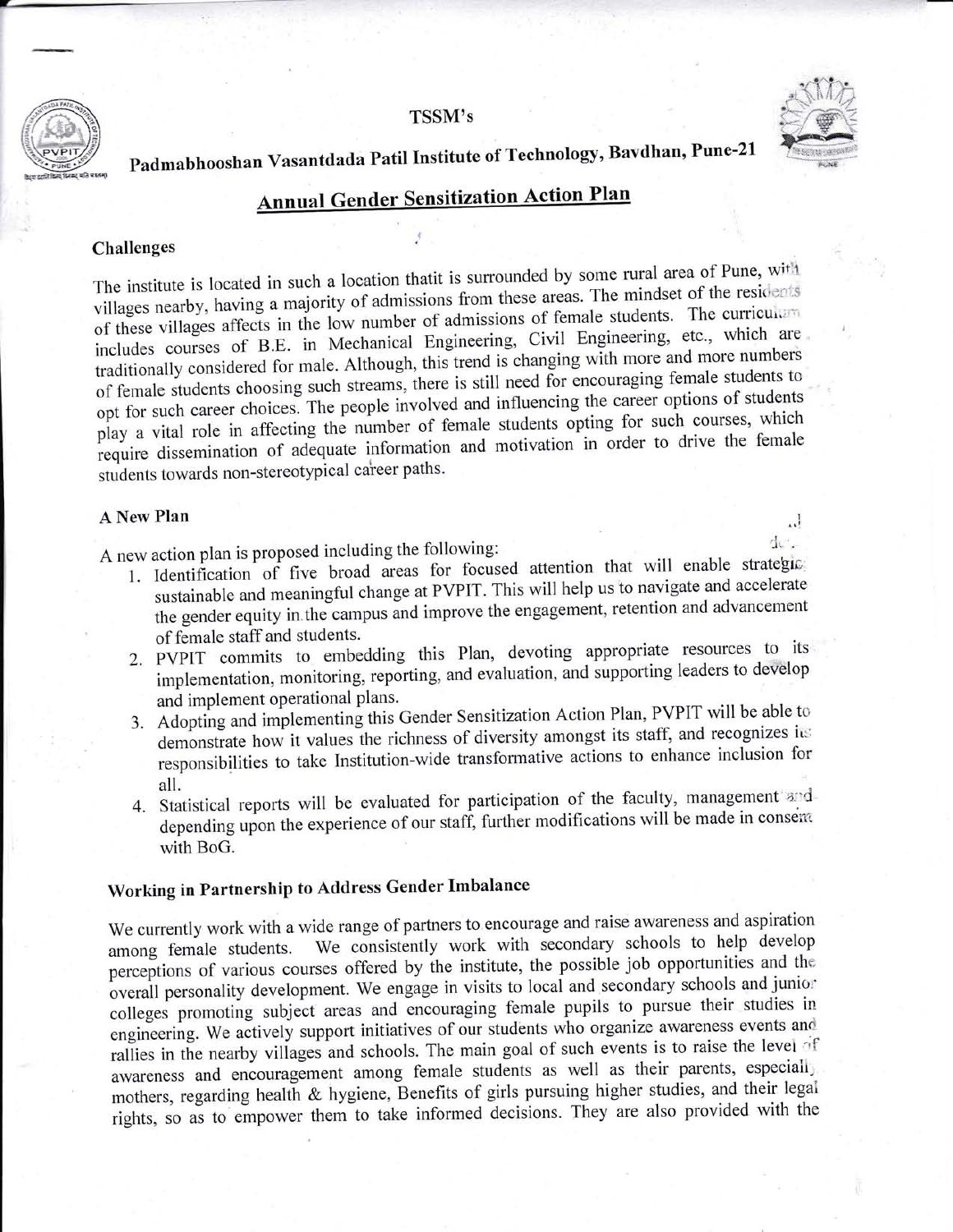miorination on various government and non-government schemes/ racinties specificany to lady candidates.

# **PVPIT Gender Equity Action Plan**

| Sr. No.        | <b>Key Areas</b>                           | <b>Proposed Action Plan</b>                                                                                                                                                                                                                                                                                                                |
|----------------|--------------------------------------------|--------------------------------------------------------------------------------------------------------------------------------------------------------------------------------------------------------------------------------------------------------------------------------------------------------------------------------------------|
|                | Leadership commitment<br>for Gender Equity | a)Formation of Gender Sensitization:<br>Working committee and implementation of actions to<br>increase gender equity awareness.<br>b) To increase capacity of staff to address gender<br>imbalance and enabling women to have a wider role<br>in governance and decision-making.<br>c) Information and corrective action on glass-ceiling. |
| $\overline{2}$ | Influencing the Influencers                | a)To influence pupils' perception of industries and<br>subject areas with high gender imbalances<br>b)Exploration of gender within the curriculum and<br>use of extracurricular activities to address gender<br>stereotypes                                                                                                                |
| $\overline{3}$ | Raising Awareness for female<br>Aspirants  | To raise awareness among females regarding various                                                                                                                                                                                                                                                                                         |
| $\overline{4}$ | <b>Encouraging Applications</b>            | societal issues concerning women and career choices <sup>5</sup><br>To ensure that our admission processes address the<br>gender imbalance by providing necessary guidance.                                                                                                                                                                |
| 5              | <b>Supporting Success</b>                  | To ensure that our environment is gender inclusive                                                                                                                                                                                                                                                                                         |



Padmab **i**a; Patil Inst **Bavdhan** y,  $\overline{\mathbf{32}}$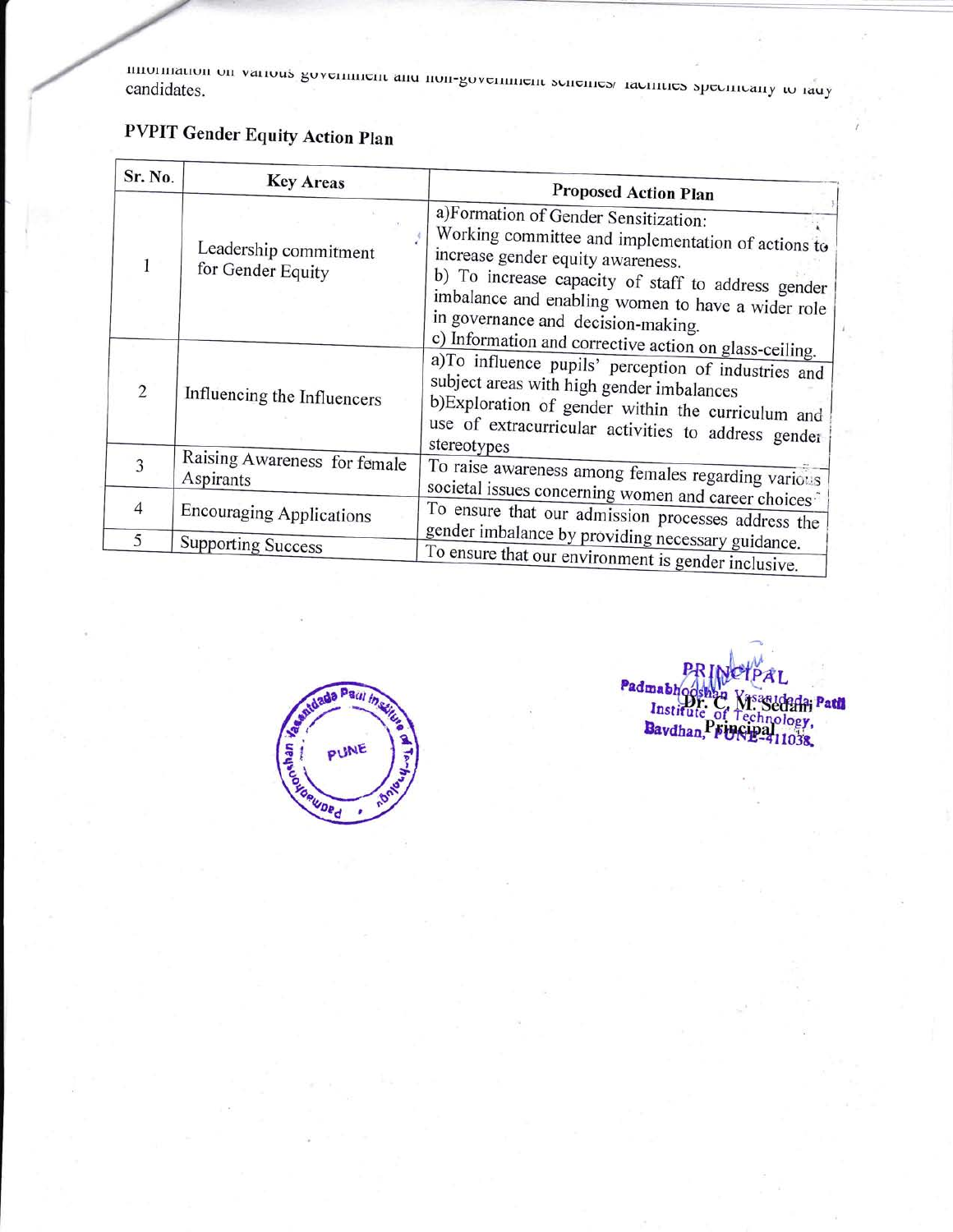### $TSSM$  's  $\,$

Padmabhooshan Vasantdada Patil Institute of Technology, Bavdhan, Pune-21

| Name of Event          | Webinar on Woman Safety & Respect                                                                                                                                                                                                                                                                                                                                                                                                                                                                          |  |  |
|------------------------|------------------------------------------------------------------------------------------------------------------------------------------------------------------------------------------------------------------------------------------------------------------------------------------------------------------------------------------------------------------------------------------------------------------------------------------------------------------------------------------------------------|--|--|
| Date and Time          | 5 Feb, 2021 at 1 PM                                                                                                                                                                                                                                                                                                                                                                                                                                                                                        |  |  |
| Venue                  | Online zoom                                                                                                                                                                                                                                                                                                                                                                                                                                                                                                |  |  |
| Participants           | 27                                                                                                                                                                                                                                                                                                                                                                                                                                                                                                         |  |  |
| <b>Resource Person</b> | Dr. Shraddha Pathak                                                                                                                                                                                                                                                                                                                                                                                                                                                                                        |  |  |
| Objective              | 1. Awareness about health and different<br>reasons for health diseases                                                                                                                                                                                                                                                                                                                                                                                                                                     |  |  |
|                        | 2. Tips to avoid disease through diet                                                                                                                                                                                                                                                                                                                                                                                                                                                                      |  |  |
| Outcome                | The invited speaker enlightened the audience<br>about the various kinds of cyber threats such as<br>cyber stalking, impersonation with fake accounts,<br>sexting, blackmail, hacking and major loopholes<br>in cyber security like personal information being<br>stored on Google Cloud and iCloud, which can<br>easily be accessed by hackers. He also talked<br>about the massive upsurge in email and QR code<br>scams and about the 2,00,000 domain names<br>booked by hackers to con innocent people. |  |  |

 $^{46}_{.111}$  2:43 ...

| Webinar on Woman Safety & Respect Report |  |  |  |
|------------------------------------------|--|--|--|
|                                          |  |  |  |

| $\leftarrow$                  | About this call          |      |   |
|-------------------------------|--------------------------|------|---|
|                               | People                   | Info |   |
| $\overline{P}_4$              | Prajakta Khandekar (You) |      |   |
|                               | Amruta Pawar             | Å.   | ፧ |
|                               | Aparna Badave            | Œ    | ፧ |
|                               | Aparna Badave            | 15   | ፧ |
|                               | Aparna Badave (Prese     | B.   | ፧ |
| $B_{\mu}$                     | <b>Bhagyshree Lohar</b>  | ぶ    | Ξ |
| $c_{\rm c}$                   | Chougule Nilambari       | B.   | ፧ |
| $\overline{D}_{\overline{C}}$ | Diksha Kandhare          | ぶ    | ፧ |
| E.                            | <b>Ekta Borkar</b>       | ぶ    | ፧ |
|                               | Hritika Gajbhiye         | B.   | ፧ |
| κ,                            | Kerba Mane               | B.   | ፧ |
|                               | <b>Minal Shewale</b>     | B.   | ፧ |
|                               | $\overline{1}$           |      |   |

 $D$   $Y_t^{\text{out}}$  40  $(168)$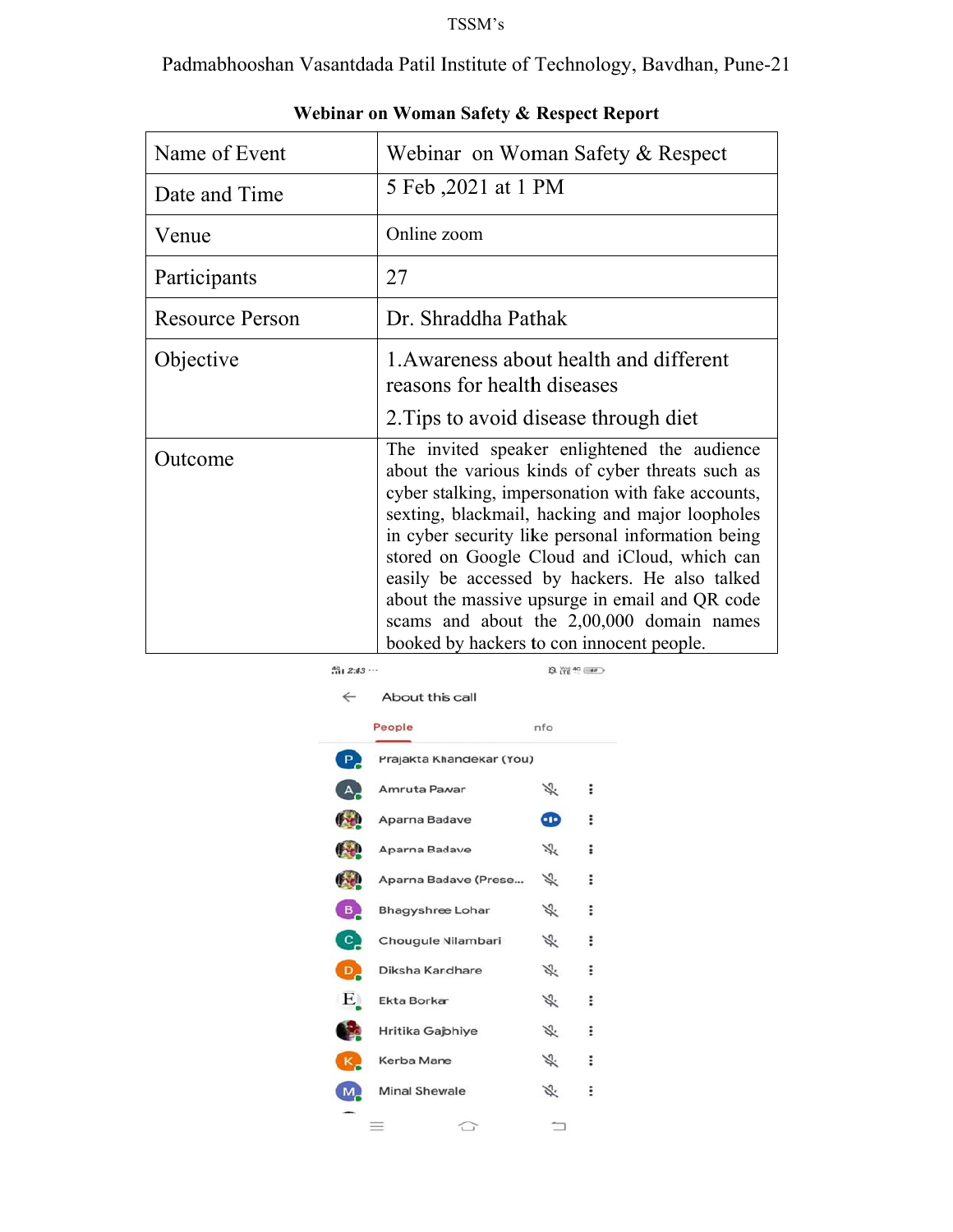## TSSM's

Padmabhooshan Vasantdada Patil Institute of Technology, Bavdhan, Pune-21

| Name of Event                                                                                                                                                                            | Woman Empowerment                                                                                                                                     |  |  |
|------------------------------------------------------------------------------------------------------------------------------------------------------------------------------------------|-------------------------------------------------------------------------------------------------------------------------------------------------------|--|--|
| Date and Time                                                                                                                                                                            | 16 Feb, 2021 at 4pm                                                                                                                                   |  |  |
| Venue                                                                                                                                                                                    | Online zoom                                                                                                                                           |  |  |
| <b>Resource Person</b>                                                                                                                                                                   | Mrs. S. K. Patil                                                                                                                                      |  |  |
| Participants                                                                                                                                                                             | 88                                                                                                                                                    |  |  |
| Objective                                                                                                                                                                                | To Aware about how<br>women<br>empowerment has changed the world and<br>by combining the enduring power of<br>women in communities all over the world |  |  |
| Women don't need to wait for power to be<br>Outcome<br>granted to us. We already have everything<br>we need to unleash our power, calm our<br>rights, and go after our goals and dreams. |                                                                                                                                                       |  |  |

### **Report of webinar on Empowerment of Woman**

| $\bullet$ REC $\bullet$ HUVE |                                                                                                                                                                          | $\frac{1}{2}$ $\frac{1}{2}$ $\frac{1}{2}$ $\frac{1}{2}$ $\frac{1}{2}$ $\frac{1}{2}$ $\frac{1}{2}$ $\frac{1}{2}$ $\frac{1}{2}$ $\frac{1}{2}$ $\frac{1}{2}$ $\frac{1}{2}$ $\frac{1}{2}$ $\frac{1}{2}$ $\frac{1}{2}$ $\frac{1}{2}$ $\frac{1}{2}$ $\frac{1}{2}$ $\frac{1}{2}$ $\frac{1}{2}$ $\frac{1}{2}$ $\frac{1}{2}$ |
|------------------------------|--------------------------------------------------------------------------------------------------------------------------------------------------------------------------|---------------------------------------------------------------------------------------------------------------------------------------------------------------------------------------------------------------------------------------------------------------------------------------------------------------------|
|                              | Duran Duran Ballon College College College Ballon College College College College College Ballon.                                                                        |                                                                                                                                                                                                                                                                                                                     |
|                              | a Davis a Davis a Davis a Lavis a Davis a Davis a Davis a Davis a Davis a Davis a Davis a                                                                                |                                                                                                                                                                                                                                                                                                                     |
|                              | <b>1 MARS &amp; BASIC &amp; BANK &amp; BANKING &amp; DIRECTOR &amp; BANKING &amp; BANKING &amp; BANKING &amp; BANKING &amp; BANKING</b>                                  |                                                                                                                                                                                                                                                                                                                     |
|                              | <u>a 1994 - Albert Chapter C. Albert C. Barnes C. Comme, C. Barnes C. Barnes C. Barnes C. Barnes C. Barnes .</u>                                                         |                                                                                                                                                                                                                                                                                                                     |
|                              | a Maria a Maria a Series a Maria a Maria a Maria a Maria a Maria a Maria a Maria a Maria a Primer                                                                        |                                                                                                                                                                                                                                                                                                                     |
|                              | 1 Marc 19 Marc 19 Marc 19 Marc 19 Marc 19 Marc 19 Marc 19 Marc 19 Marc 19 Marcu                                                                                          |                                                                                                                                                                                                                                                                                                                     |
|                              | MANYIE RUSTOGE 177834 has left the meeting<br>Contain and Contain and Contained to the Table The Contain and Table and Contain and Contained and Contained and Contained |                                                                                                                                                                                                                                                                                                                     |